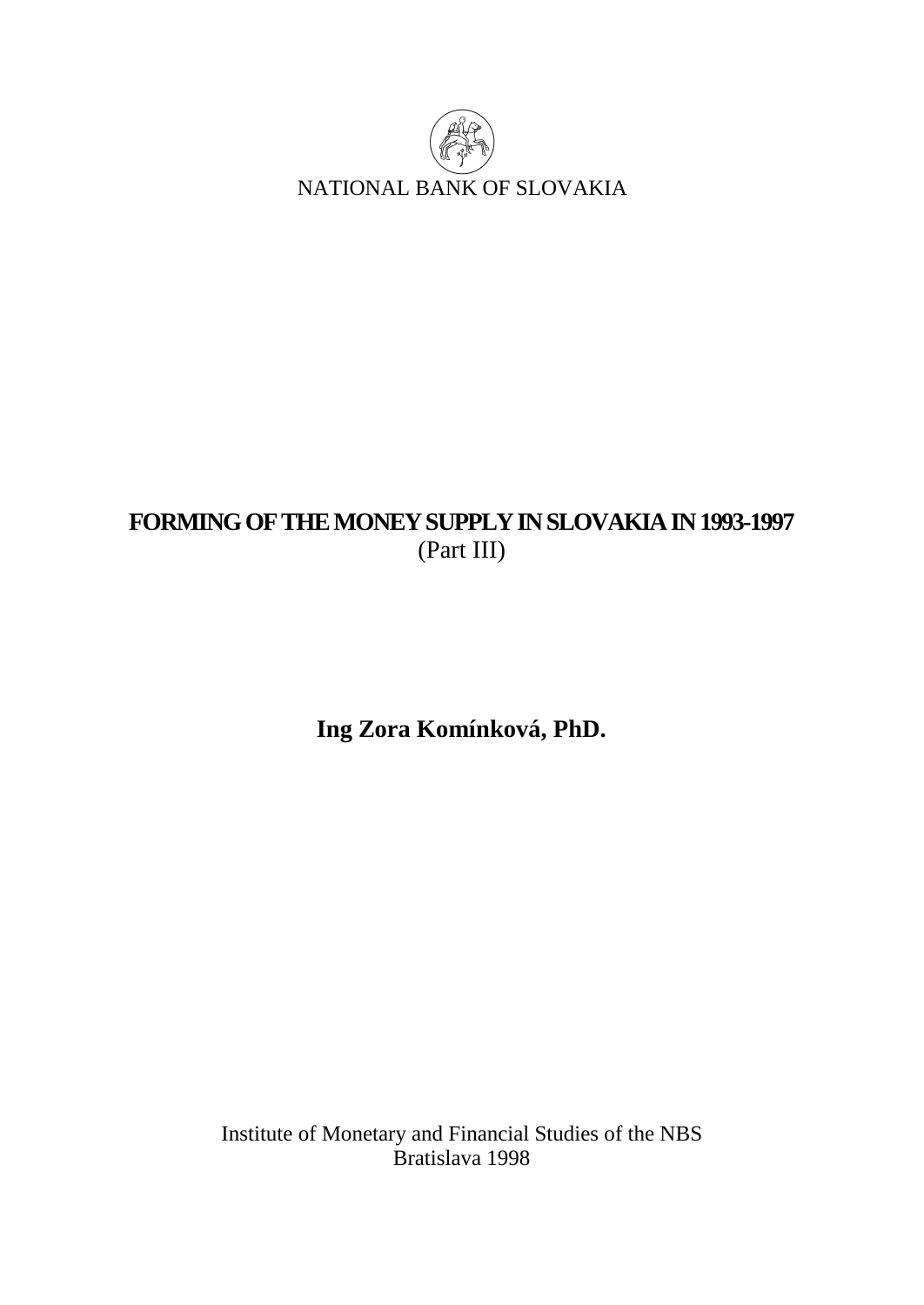# *Forming of the Money Supply in Slovakia in 1993-1997 (Part III)*

### **Sectoral structure of deposits and its influence on the dynamics of M2**

 Specific characteristics may be identified within M2 in the holding of money in the main sectors contributing to the creation of money supply in the economy of the Slovak Republic - i.e. the household and business sectors<sup>1</sup>. There are sufficient amounts of data from bank statistics for an analysis of the sectoral structure of deposits, and for the share of both sectors in currency in circulation it is assumed that 70 per cent is held by households and 30 per cent by businesses. At the end of 1997, the share of households in the creation of total M2 money supply represented 66.7 per cent, and the share of the business sector (including insurance companies) was  $33.3$  per cent. If we exclude currency in circulation from further analysis<sup>2</sup>, the share of households in the overall volume of deposits (the sum of demand and term deposits, and foreign currency deposits) at the end of 1997 represented 66.4 per cent and the share of the business sector 33.6 per cent (29.2 per cent of which were business deposits and 4.4 per cent were insurance company deposits).

It is evident that the two-third share of households<sup>3</sup> in the M2 money supply is bound to give this sector an important function in the creation of M2 volumes. In addition it shows the characteristics of developmental dynamics of the aggregate. The cumulative data in Figure 1 *(tables and charts - see BIATEC Journal)* show that the development of deposits in both sectors differs significantly. Household deposits have a relatively steady growth tendency. Growth of deposits in the business sector was less even with marked periods of absolute decline.

 Weights of sectoral characteristics of the development of deposits visibly influence the dynamics of M2. Household deposits have an important effect on M2 trends, while the business sector influences primarily short-term M2 fluctuations. The combined effect of changes in the growth rate of deposits of businesses and households, on the growth rate of M2 is shown in Figure 2. An extraordinary development, contradicting conclusions about the decisive influence of household deposits on the development of M2 occurred in the second half of 1997: as a result of a significant slowdown in growth of the volume of business sector deposits eventually leading to an absolute decrease, the dynamics of M2 deviated from the growth trend in household deposits and began to decline as well. In the same way as development of total deposits, the character of the three main types of

 $\overline{a}$ 

 $1$  We are also monitoring the deposits of insurance companies within the business sector, because their separate analysis would not have a significant interpretative effect on account of the relatively low volumes.

<sup>&</sup>lt;sup>2</sup> An evaluation of the development of currency in circulation in the Slovak Republic from the perspective of identification of consumer habits would at this point not yield worthwhile results, because the development of this narrowest monetary aggregate was hit by several shock effects of a nonfinancial (administrative) character: in 1993, there were the effects of the division of the former CSFR and the common currency, the division of the federal currency, stamping and gradual replacement by new Slovak banknotes, which caused sharp drops in the volume of currency in circulation in step with an independent Slovak currency. Another significant influence was the writing off of about SKK 6 billion at the end of 1994 (17.6 per cent of the volume of currency in circulation at that date), which may also be attributed to the settlement of errors that emerged during division of the federal currency according to the agreed 2:1 principle.

<sup>&</sup>lt;sup>3</sup> This share corresponds to the standard distribution of sectoral holding of financial assets within the definitions of broader monetary aggregates in developed economies. It was relatively stable in Slovakia over the monitored period, with the exception of 1993-1996, when it was somewhat lower, but the share of households remained above 60 per cent.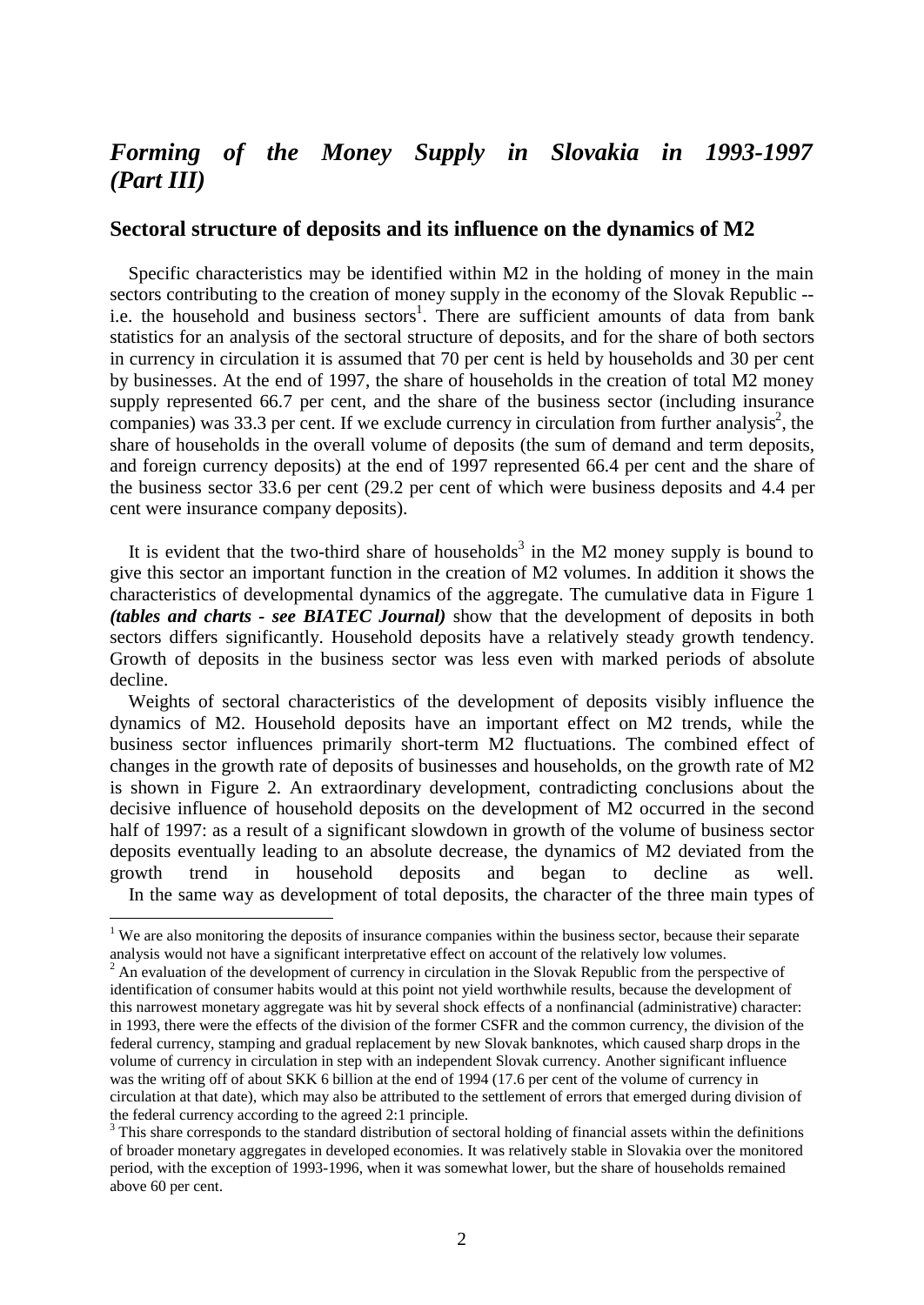deposit -- demand deposits, term deposits, and foreign currency deposits -- depends primarily on the development of deposits of the sector which plays the most significant role in each group of deposits. It is clear from Table 1, that the household sector has a decisive influence on the development of term deposits and foreign currency deposits; businesses mostly influence the development of demand deposits.

 The development of the share of deposits of households and businesses in the individual types of deposit depends above all on how the sectoral preferences of financial behaviour developed within the overall dynamics of deposits of each of the sectors. A more detailed analysis of the term structure of deposits in the household and business sectors is then, in fact the key to identification of the essential factors that contributed to the formation of the cumulative structure of deposits in Slovakia, and eventually to the main qualitative characteristics of M2 money supply.

 The diversity of sectoral characteristics of the development of deposits stems from two factors, which, however, are to a great extent related. There are different attitudes on the part of households and businesses to the handling of money (different sectoral functions of demand for money), and the needs and access to loans as an additional or external source of financing differ as well. $4$ 

 The motivations of households for holding money contain both a relatively strong transaction element to satisfy current expenses, together with a savings element with the function of conserving value (including conscious motive), which is intensified by the present conditions in our underdeveloped financial market (lack of opportunities for alternative placement of assets). The use of financial assets in the business sector tends to be motivated by transaction purposes and partial coverage of aims financed mostly by loans.<sup>5</sup> Both sectors thereby use part of their deposits for "speculative" purposes corresponding to the situation on the money market; utilizing of the attractive interest rate differentials on various types of term deposit.

#### **Household deposits**

 $\overline{a}$ 

 It may briefly be concluded from data in Table 2 that in the structure of household deposits the positive quantitative characteristics have strengthened -- crown time deposits maintained a relatively stable roughly two-thirds share, the share of foreign currency deposits strengthened significantly but not excessively, while on the other hand, demand deposits declined. However, here too on the basis of these figures we cannot speak about a significant reduction of the transaction component of money in favour of less liquid components.

 Table 3 on the other hand shows that short-term deposits (up to 1 year) remain the most popular form of time deposit. This share (apart from the starting position at the end of 1992), until 1996, only slightly exceeded that of medium-term deposits. In 1997, however, as a result of strong growth in the volume of short-term deposits and a marked decrease in the volume of medium-term deposits, the difference between both groups of deposits widened to 20 points in favour of short-term deposits, and during the first three months of 1998 this gap grew by a further 10 points. It is alarming to note that if the year-on-year decrease of medium-term

<sup>&</sup>lt;sup>4</sup> The share of loans to households in the total volume of loans is minimal: over the past three years it has been in the range of about 5 per cent (5.5 per cent in 1997). The majority, or roughly 95 per cent, are loans to businesses.

<sup>&</sup>lt;sup>5</sup> Motivation of businesses to hold money is best explained by the portfolio theory. Also under standard conditions however, it applies that financial behavior of small companies with limited access to loans and weak engagement on the capital market has features similar to behavior of households.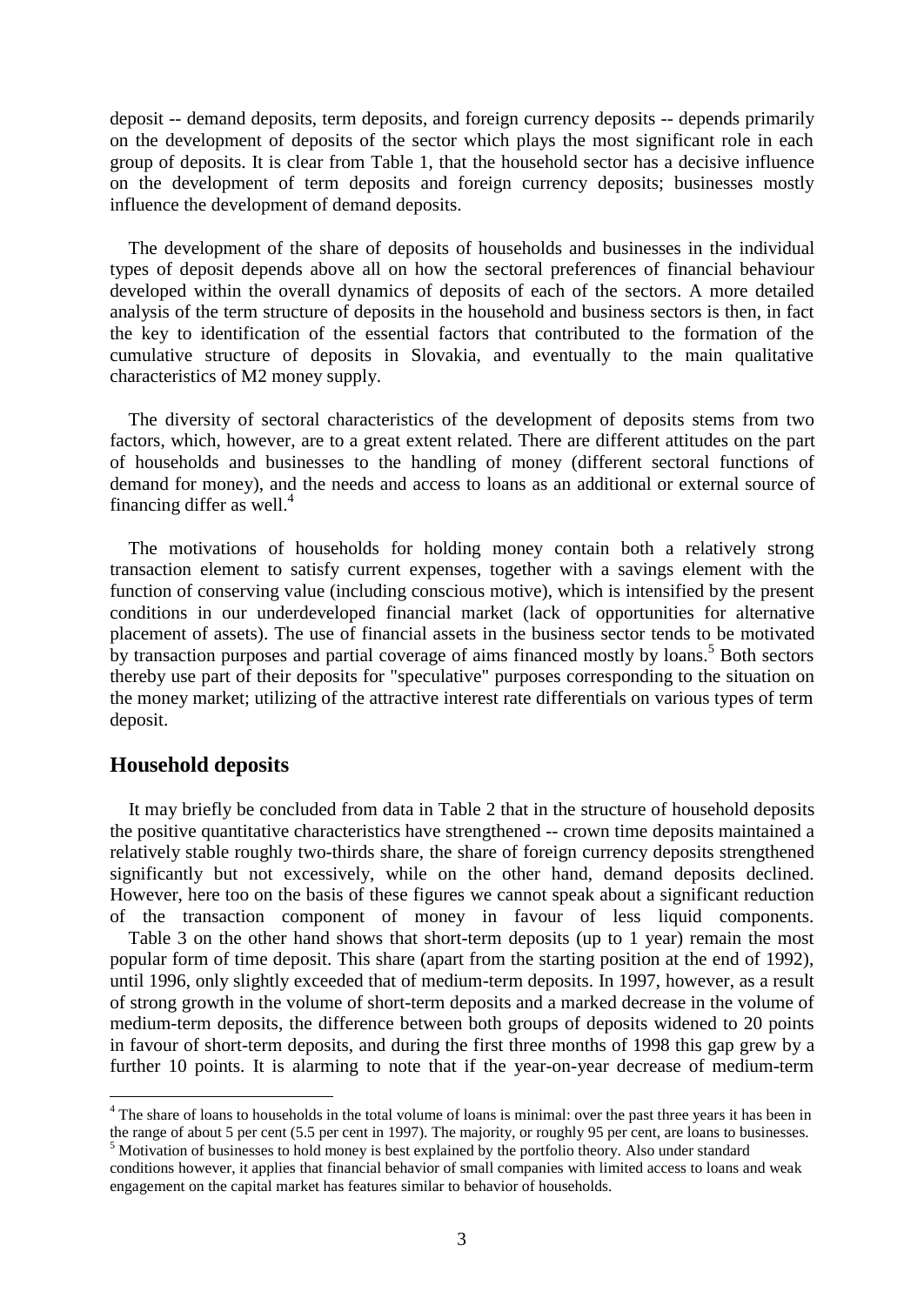deposits in 1997/1996 was SKK 1.4 billion, in the first quarter of 1998 alone the volume of these deposits fell by SKK 7.5 billion. This may be considered a significant change in the financial behaviour of households as far as keeping a certain stable volume of a "conscious" reserve money is concerned.

 Long-term deposits had a permanent growth tendency with a significant upswing in 1995. This has led to marked increase in the share of these deposits in the total volume of time deposits of households (17.4 per cent at the end of 1997). However, it should be pointed out that building savings deposits constitute by far the largest part of these deposits (about 90 per cent).<sup>6</sup>

 If we look closer at the changes that took place in 1997, Table 3 demonstrates that the entire annual growth of term deposits of households was achieved to some extent in long-, but to a marked degree in short-term deposits, accompanied by an extensive withdrawals of medium-term deposits. Information about preferences of households within the group of short-term deposits itself is provided in Table 4. Until 1996, the lion's share (about 90 per cent) consisted of deposits up to 1 year, and deposits with shorter duration did not play a role. During 1997 (particularly in the second half of the year), the share of deposits up to 1 year fell abruptly to 62 per cent at the end of the year, which means that almost 40 per cent of shortterm deposits of households were deposits with a ultra short term. The shift in favour of the ultra short form of deposits yields more importance in consideration of the following: the greatest growth was registered in deposits with a duration of up to 7 days (with a year- on-year growth index of 1960) and deposits with a duration of up to 1 month (growth index 2209); way behind were up to 3 month deposits (index 86). No

significant year-on-year changes occurred in other short-term household deposits. One important fact can be noted in an evaluation of the phenomenon of the sharp growth in short- term deposits of households in 1997: despite significant changes in the relationship between individual deposit terms, in absolute figures the longer-term deposits -- i.e. deposits up to 1 year -- remained relatively stable. However, the situation fundamentally changed in the first quarter of 1998; continuing intensive growth of short-term deposits (the share of deposits of up to 7 days to up to 3 months, in March reached 47.1 per cent) took place at the expense of a reduction in volume of deposits up to 1 year, the share of which in short-term deposits of households dropped during the first three months alone by 13 points (to 48.5 per cent).

 If we recalculate the motivation components of financial behaviour of households according to the method used for the whole private sector<sup>7</sup>, we would arrive at results summarized in Table 5. The dynamic shift of interest to quick returns on short-term deposits suppressed savings as well as transaction motives in the financial behaviour of households. The share of the "speculative" component significantly increased in 1997, and the growth rate accelerated strongly in the first quarter of 1998, when it increased by another 6.4 points, i.e. 2/3 of its growth over the whole of last year.

## **Enterprises deposits**

 $\overline{a}$ 

 The contribution of enterprises to the creation of M2 money supply is about 1/3 of the volume of deposits and 30 per cent of currency in circulation. The importance of businesses

 $6$  Incentives to open building savings deposits are not based on advantageous interest rates, nor on the 30 per cent state annual premium (only SKK 6,000 at most), but primarily on the possibility to draw interim loans during the contracted savings period. From the statistical point of view, this situation makes a unified calculation of yield from building savings deposits impossible.

<sup>7</sup> See Part II of the article in Biatec 9/98, Table 4.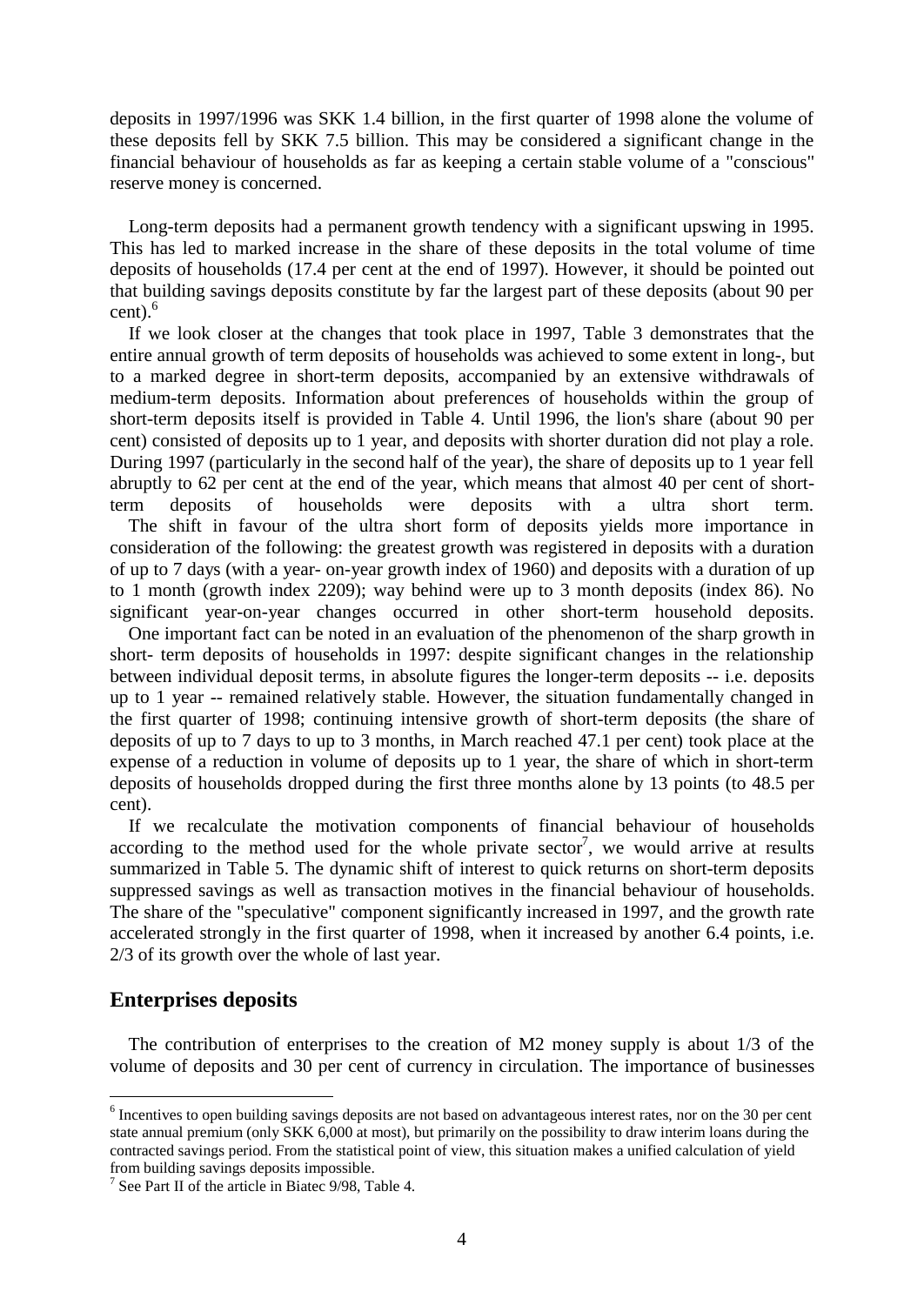(or the total volume of money held by businesses) for the formation of M2 trends is substantially lower than the financial resources held by households. The only group of deposits the development of which was dominated by business, was demand deposits, with an approximate 60 per cent share of the business sector, measured at the end of individual years. Here however, a certain overvaluation of this share should be allowed for because of irregular development of business demand deposits, the volume of which grows at the end of the year and then decreases.<sup>8</sup>

 Therefore, in an evaluation of the structure of business deposits, midyear data (or data up to the end of June) appear more relevant, because it does not contain the cyclic motion element of demand deposits. For this reason, we are presenting pertinent data in Table 6 in six-month intervals. It is clear also from this overview that both in absolute numbers and relative figures (apart from the second half of 1997), the main component of business deposits was demand deposits. However, the share of term deposits permanently increased. The role of foreign currency deposits, despite their rapid growth, is substantially smaller compared with the household sector.

 With growing volumes of time deposits, we again need to know how their term structure develops in the business sector: which is the relative significance of the savings factor and the creation of certain longer reserve funds, and how business reacted to the dynamic growth in interest rates in 1997. Table 7 shows that since 1993, short-term time deposits dominate business term deposits<sup>9</sup>, and that in a more distinct way that is the case with household deposits: while, in the case of households the difference between the share of short- and medium-term deposits in cumulative time deposits was only several (approx. 5) percentage points, in the business sector the share of short-term deposits was roughly double the volume of medium-term deposits (illustrative in 1994-1996). Another obvious difference compared with the household sector, is the negligible level of long-term deposits of the business sector.

 The effect of rapidly growing interest rates on short-term time deposits in 1997, was less dramatic in the business sphere than in the household sector, because business in previous years more frequently used (very) short deposits (Table 8). Deposits with a duration of 7 days to 3 months have prevailed since 1996, with an absolute dominance of deposits up to 1 month. The share of deposits up to 1 year decreased to 11.02 per cent in March 1998.

#### **Summary**

 $\overline{a}$ 

 Measuring the volume of money in an economy using cumulative aggregates of money supply (M2, M3, etc.) presupposes identical properties of all structural components of the chosen aggregate. This approach does not allow the interpretation of significant reactions of financial behaviour of economic entities to changes in interest rates on individual components of financial assets accumulated in the given aggregate. In cases of dramatic changes in financial behaviour induced in this way, significant changes may occur within the cumulative aggregate of money supply in the proportions of its individual components, which will greatly alter its properties.

<sup>&</sup>lt;sup>8</sup> This is due to administrative procedures in the business sector and financial flows: increased accumulation of business revenues at the end of the year causes a significant growth in demand deposits, while payment of taxes at the end of March results in diminishing volume of these deposits at the end of the first quarter of the subsequent year.

 $9$  The unique situation at the end of 1992 is primarily associated with various financial operations in the business sphere shortly before the dissolution of the former CSFR, along with unclear outlook and expectations surrounding the economic development of the independent Slovak Republic from 1993.